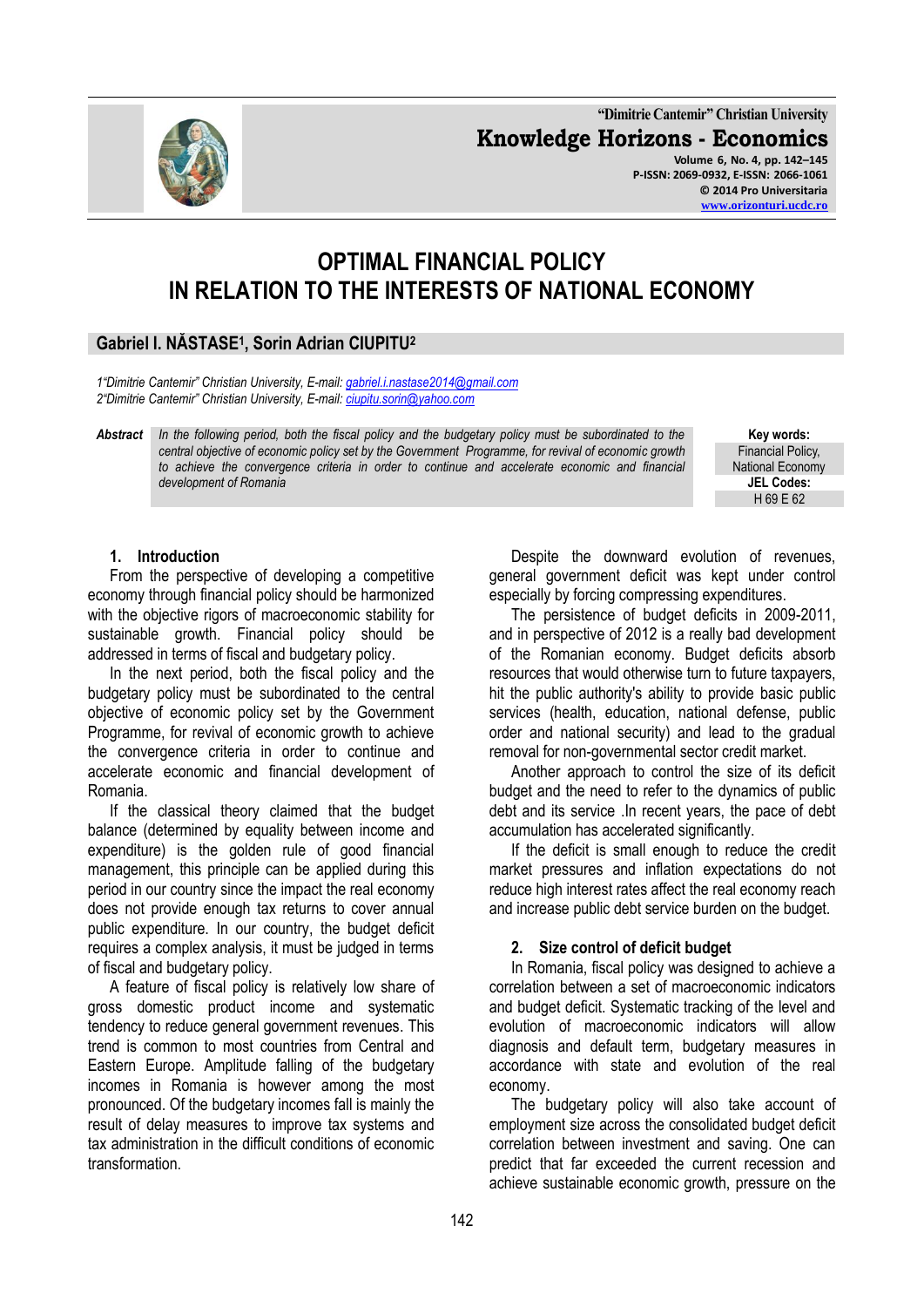general government will fall, thus reducing the possibilities of direct taxes can increase.

We estimate that the deficit target established by the general consolidated budget of around 3% for 2012 is an achievable goal that can be financed inflationary conditions and also prudent, as it is maintained at a level consistent with other macroeconomic objectives: economic growth, mastering inflation, maintain external solvency.

For the period 2011-2012 among the priority objectives of fiscal and budgetary policy and control deficit budget is found. By achieving this objective will reduce the gap between national saving and investment, which will have beneficial effects on the macroeconomic situation: lower interest rates, on which will encourage investment.

Control deficit budget will be achieved by:

#### a) Fiscal policy

Fiscal policy is instrumental in accelerating and deepening will follow consistently reform in this area, which will result in reducing the tax by abolishing both the contribution of some special funds and the relocation of tax burden and the ratio of direct and indirect taxes in order to stimulate work, saving, investment, small and medium enterprises and exports.

Reducing taxes will result in a higher tax collection and budget reduction economy. This, although it has a large share in the Romanian economy, will be controlled and reduced functioning market mechanisms, efficient and a real competition.

# b) Budgetary policy

In this area, in the next period is envisaged substantial increase efficiency and transparency of spending, both the as a result of public resource allocation based on projects and programs based on specific performance criteria and by establishing a coherent system of priorities.

These coordinated fiscal policies will result in the following actions:

- subsidies and bonuses to stimulate agriculture;
- supporting small and medium enterprises;
- reduce public spending by establishing rules on staff costs, materials and facilities of public institutions;
- domestic debt restructuring.

The main features of the budget expenditures will be rationality, justification and their size depending on certain income, feasible without resorting to inflationary finance.

The budgetary policy aims to:

1. conducted a thorough analysis of expenditures to determine spending priorities;

2. setting concrete tasks and responsibilities for both MPF and for the principal loan, as follows:

a) Ministry of Public Finance:

- sets spending limits for budget drafting of the principal officers, depending on the evolution of macroeconomic indicators and correlated with the sectorial priorities established by the Government Program;
- ensure the supply for the budget funds for specific activities of the principal officer;
- aimed at efficient use of fixed assets.
- b) The principal credits:
	- establish priorities regarding the objectives or activities to be financed from the budget (if entered in the priorities set by Government Program);
	- consider the need, appropriateness and effectiveness of expenditure in the budget appropriation allocated to carry out;
	- consider the desirability of maintaining or giving up some budgetary appropriations for which, based on legal provisions have been abolished or delayed tasks.
- 3. Improve budget management
- a) Funding for based programs

This is a method that gives the government the opportunity to identify funds within the budget and budget form based on the results. The composition of based budget programs is a process that was introduced in the 60's when Robert Mc Namara, Secretary of Defense of President Kennedy brought this idea to the U.S. Department of Defense from Ford Motor Company. During of 60-70 years the concept of program was used at all levels of government in developed countries.

Each program includes three factors: goals, objectives and strategies and performance evaluation measures to be used to determine whether objective or purpose is fulfilled.

The ministries can use this way of building its own budget to clearly decide on their levels of performance and improvement plans.

Beginning with the 2012 state budget is expected to streamline the number of the principal loan which is based funding programs.

With this new funding method, which applies in our country is going to state budgeting annual tranche of budget appropriations in the program to choose and can run over several fiscal years (in each budget year will reflect the appropriate portion of the program to achieve the objectives set out for that year).

In the first phase, the programs will have the character of complementary tools to substantiate the traditional budget, followed according to generalize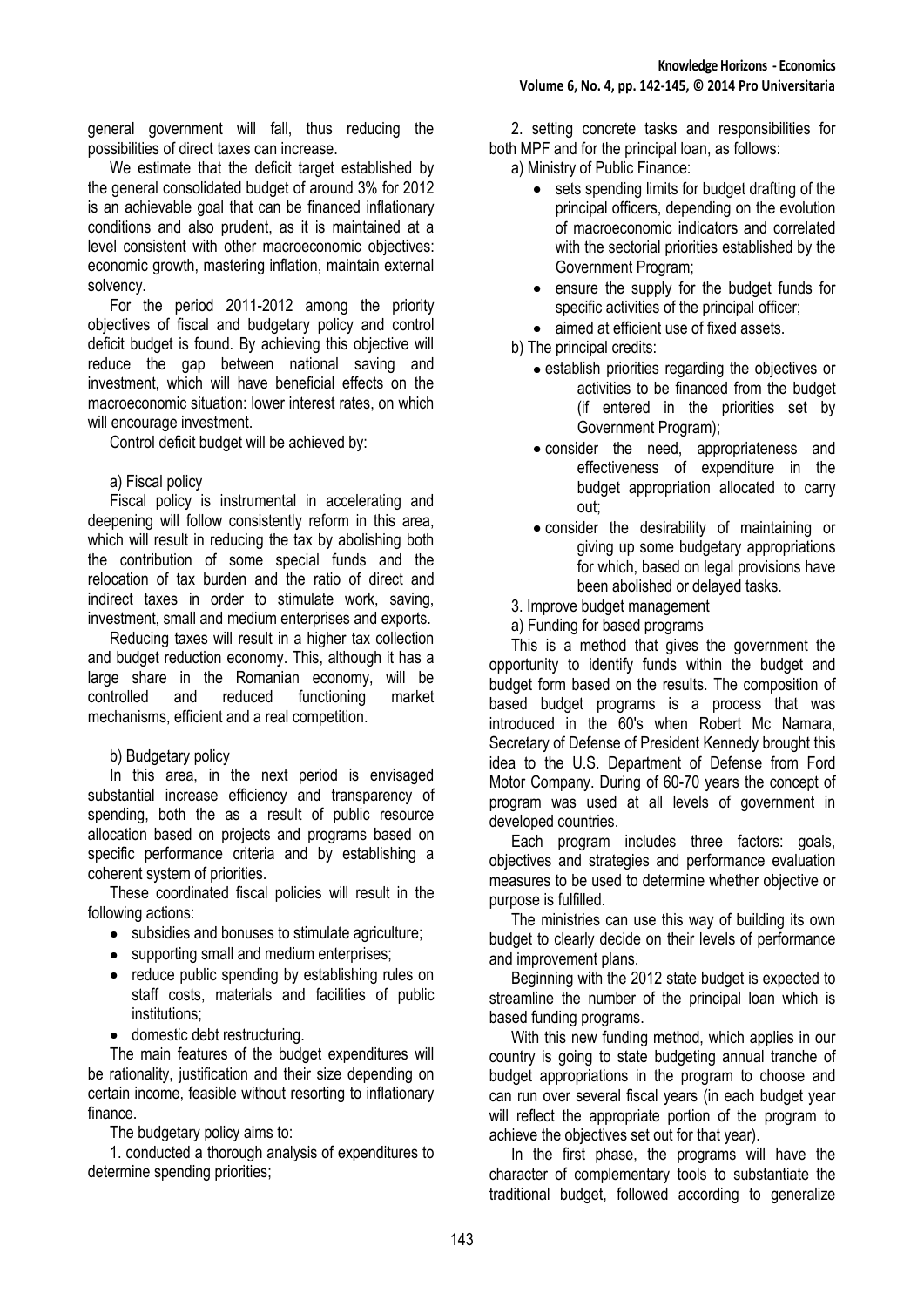results based budget programs for the entire budget of the institution.

The fact that each officer shall establish objectives (depending on the specific activity) that can be measured by specific performance indicators will allow transparent use of public money and increasing responsibilities in terms of efficient use of public resources.

b) The introduction of multi-annual budget as a tool for improved operating

The first phase is chosen only for an estimate of the aggregate budget parameters for a year following that for which the approved budget.

Depending on the results obtained in achieving macroeconomic indicators, in particular, in terms of growth, to achieve a certain level of economic stability will opt for broadening the horizon of time to develop budget estimates parameters (2 years, 3 years).

The estimates presented would be a means of information and control for Ministry of Public Finance on the need to finance the next period, however not be guaranteed resources for public institutions.

c) limitation, reduction and abolition of special funds will lead to restriction of use of the discretionary nature of their income.

As restructuring and stabilizing the economic and fiscal sectors, special funds will be included in the budget, which will allow better control of public money and will remove the excessive fragmentation of the state budget.

4. Specific aspects of the financing of national defense, public order and national security.

Sector financing of national defense, public order and national security is, for the most part, with funds from the state budget. In addition, financial resources can be provided from extrabudgetary funds (leverage of goods and services etc.) and foreign loans.

Public institutions in this sector are:

- Ministry of Defence;
- Ministry of Internal;
- The Romanian Intelligence Service;
- External Intelligence Service;
- Protection and Guard Service;
- Special Telecommunications Service;
- Ministry of Justice;  $\bullet$
- $\bullet$ General Directorate of Penitentiaries;
- Independent Service for Protection and Anticorruption.

Law no. 72/1996 on public finances, it was an important place for the financing of this field, so in art.9 states that the determination of public expenditure will have regard to financial policy of the state in key industries, such as is stated expressly, providing requirements of National Defense, public order and national security. "

It requires that, under an austerity budget, the expenditures required to be determined after analysis of each category of expenditure, both the public institutions within each component and the whole sector, while ensuring responsible management of funds approved.

The title of expenditure, these tests can be performed taking into account the following:

– Personnel costs will be established under the resizing to a minimum number of staff in accordance with commitments domestically and internationally, and the volume of its tasks has made every public institution, which will allow sizing them as real;

– Materials and services costs will be determined taking into analysis and existing stocks for some products, materials or other goods, as well as the opportunity of developing procurement programs to optimize the effect of budgetary effort to meet the requirements strictly necessary;

– Capital expenditures will be established in close correlation with the priorities for the completion of investment objectives within commissioning by the end of the calendar and budget expenditures only hiring new objectives strictly necessary and with the shortest completion time.

Also the list independent facilities will be completed only after careful consideration of priorities that involve the performance of obligations firm commitments arising from internal or international.

It should therefore shift to funding from the state budget based on programs, judiciously based, including the deployment phase out time-bound targets and efficiency.

Gradually, since 2012, to finance the state budget, both by current methods, which is predominant or preliminary extrapolation of actual achievements of the previous year for each category of expenditure budget (funding based on historical budgets) and the funding programs is crucial step towards transforming the state budget from a simple accounting framework reforms in of them promoter.

# **3. Conclusions and proposals**

The method of financing the state budget based on concrete projects and programs will determine the award of a more active role in the state budget reform strategy of the accomplishment from the Romanian society.

It is necessary that the draft state budget for 2012 is configured, largely under the new methodology, the following budgets for the years 2013-2014 as it is extended. State budget so developed will be based on multi priorities, which increases the level of forecast economic and business policies.